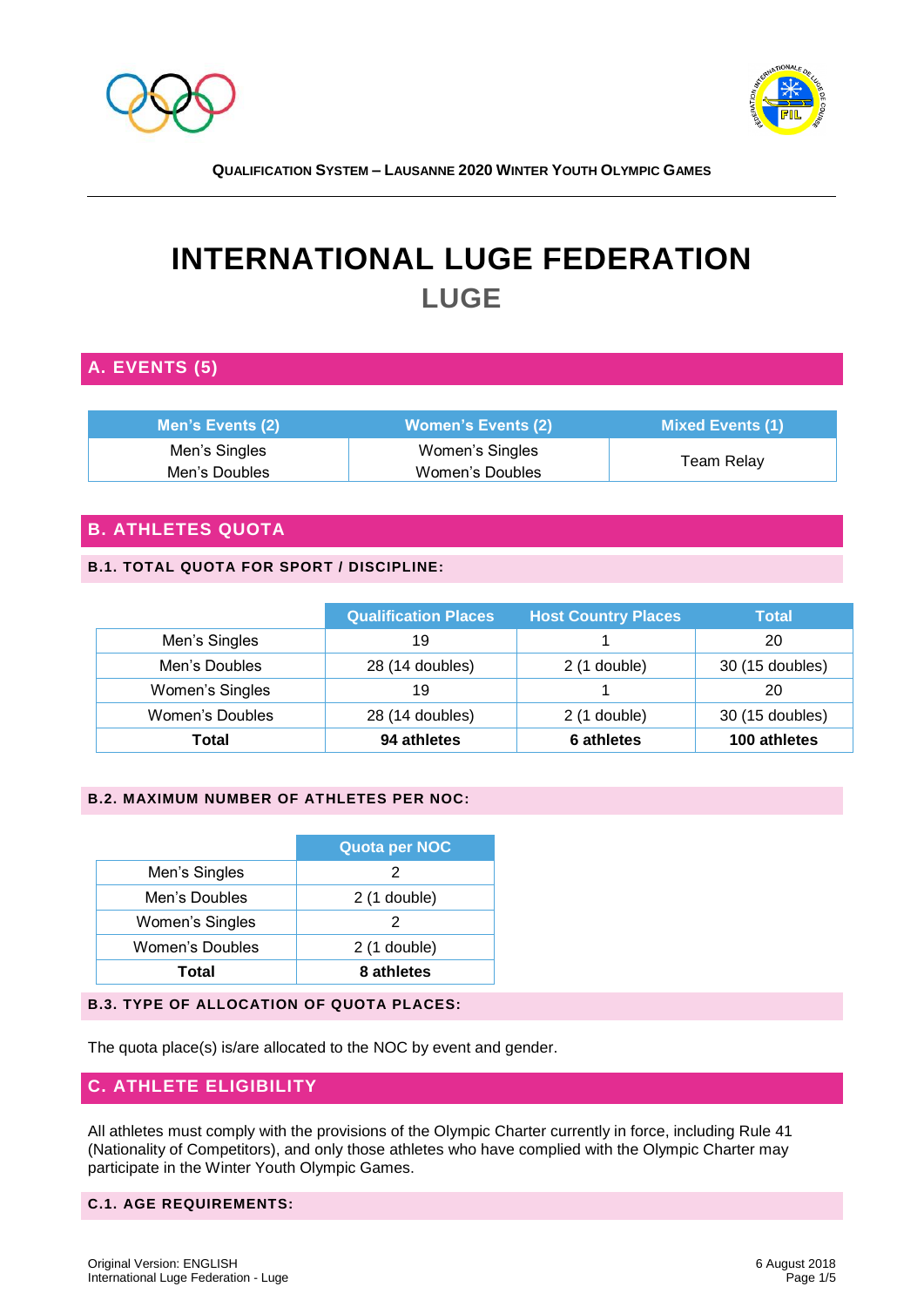



To be eligible to participate in the Lausanne 2020 Winter Youth Olympic Games, athletes must have been born between 1 January 2002 and 31 December 2005.

#### **C.2. ADDITIONAL IF REQUIREMENTS:**

To be eligible to participate in the Lausanne 2020 Winter Youth Olympic Games, all athletes must achieve the minimum Standard of FIL, as stated below:

Athletes/Doubles must have participated in a total of at least three (3) races either in the Youth A World Cup, Junior World Cup or World Cup in the General Class during the pre-Youth Olympic (2018/2019) season and the Youth Olympic season (1 October 2019 until 8 December 2019). During these 2 periods, athletes/doubles must have obtained a minimum of 10 World Cup points accumulated in the Youth A World Cup, Junior World Cup or World Cup races. At least one (1) of these races must be completed during the Youth Olympic season 2019/20 until 8 December 2019.

## **D. QUALIFICATION PATHWAY**

| <b>Number of</b><br><b>Quota Places</b>            |       | <b>Qualification Event</b>                                                                                                                                                                                                                                                                                                                                                                                                                                                                                                        |
|----------------------------------------------------|-------|-----------------------------------------------------------------------------------------------------------------------------------------------------------------------------------------------------------------------------------------------------------------------------------------------------------------------------------------------------------------------------------------------------------------------------------------------------------------------------------------------------------------------------------|
| $D.1$ :<br>Men singles: 19<br>Women singles:<br>19 | D.1   | <b>Singles</b>                                                                                                                                                                                                                                                                                                                                                                                                                                                                                                                    |
|                                                    | D.1.1 | If there are no more than 19 NOCs represented in the Youth A World Cup<br>singles event that has at least one (1) athlete who achieves the minimum FIL<br>standard, then every NOC, regardless of their continent, will be allocated a<br>minimum of one (1) quota place in the respective gender.                                                                                                                                                                                                                                |
|                                                    | D.1.2 | Should athletes from more than 19 NOCs achieve the minimum FIL standard,<br>then the athletes' overall ranking in the Youth A World Cup during the Youth<br>Olympic season from 1 October 2019 until 8 December 2019 will be drawn<br>up. The top 19 NOCs in the athletes' overall ranking of the Youth A World Cup<br>will be allocated one (1) quota place based on the NOC's best athlete's<br>placement.                                                                                                                      |
|                                                    | D.1.3 | If there are less than 19 NOCs in the athletes' men's or women's overall<br>ranking, then the second (2 <sup>nd</sup> ) best ranked athlete from an NOC already<br>qualified from the top of the men's or women's overall ranking in the Youth A<br>World Cup during the Youth Olympic season from 1 October 2019 until 8<br><b>December 2019</b> will earn their NOC an additional one (1) quota place in the<br>respective gender. This process will continue until the maximum of 19 men and<br>women quota places are filled. |
|                                                    | D.1.4 | If there are less than 19 men and 19 women qualified section F. Reallocation of<br>Unused Quota Places will apply according to G. Qualification Timeline.                                                                                                                                                                                                                                                                                                                                                                         |
|                                                    | D.1.5 | Following each qualification event, FIL will publish the results on its website<br>www.fil-luge.org                                                                                                                                                                                                                                                                                                                                                                                                                               |
| $D.2$ :<br>Men doubles: 28<br>(14 doubles)         | D.2   | <b>Doubles</b>                                                                                                                                                                                                                                                                                                                                                                                                                                                                                                                    |
|                                                    | D.2.1 | If there are no more than 14 NOCs represented in the Youth A World Cup<br>doubles event that has at least one (1) doubles who achieve the minimum FIL                                                                                                                                                                                                                                                                                                                                                                             |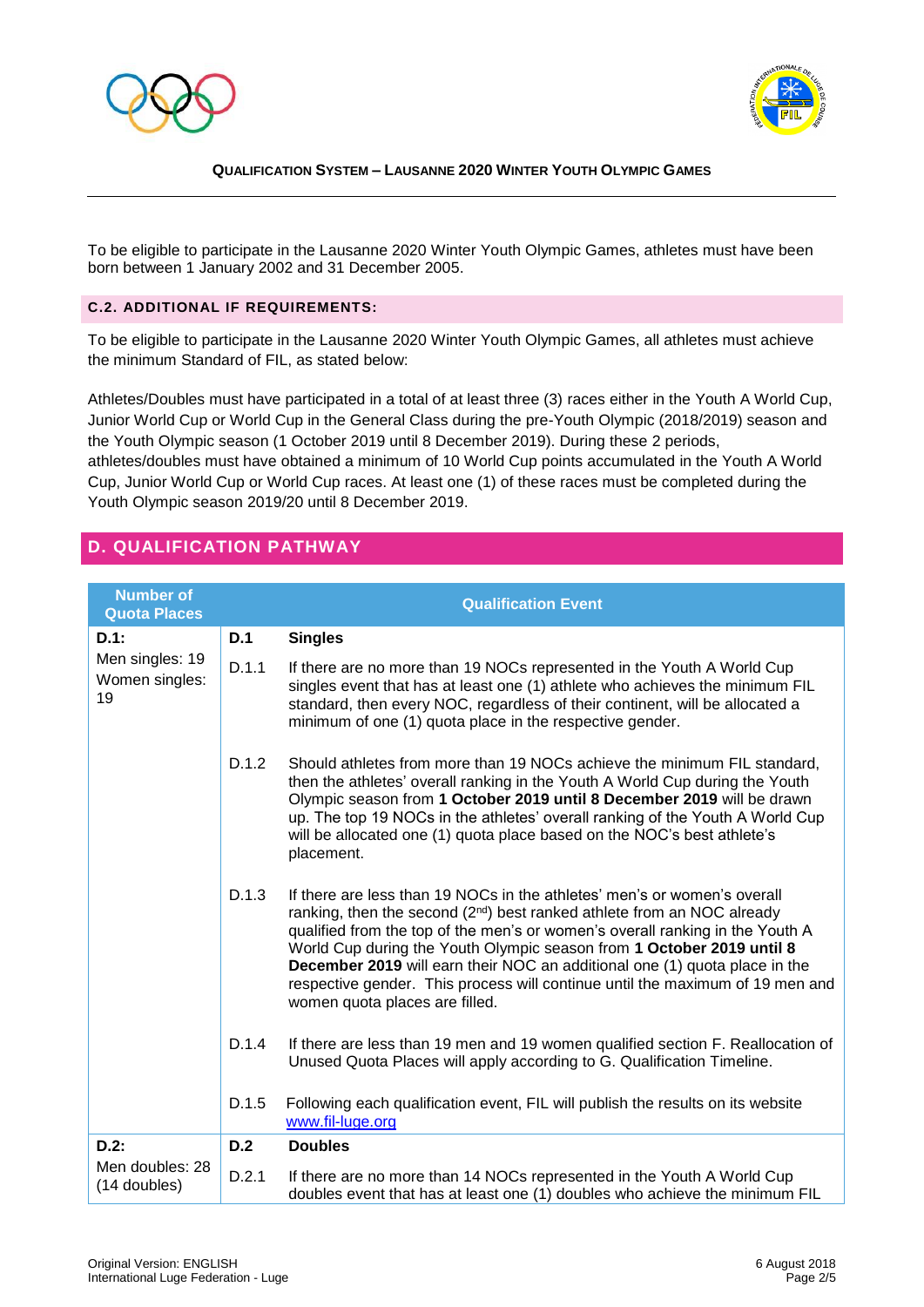



| <b>Number of</b><br><b>Quota Places</b> |       | <b>Qualification Event</b>                                                                                                                                                                                                                                                                                                                                                                               |
|-----------------------------------------|-------|----------------------------------------------------------------------------------------------------------------------------------------------------------------------------------------------------------------------------------------------------------------------------------------------------------------------------------------------------------------------------------------------------------|
| Women<br>doubles: 28 (14<br>doubles)    |       | standard, then every NOC, regardless of their continent, will be allocated a<br>minimum of one (1) quota place of two (2) athletes in the respective gender.                                                                                                                                                                                                                                             |
|                                         | D.2.2 | Should doubles from more than 14 NOCs achieve the minimum FIL standard.<br>then the doubles' overall ranking in the Youth A World Cup during the Youth<br>Olympic season from 1 October 2019 until 8 December 2019 will be drawn<br>up. The top 14 NOCs in the doubles' overall ranking of the Youth A World Cup<br>will be allocated one (1) quota place based on the NOC's best double's<br>placement. |
|                                         | D.2.3 | If there are less than 14 doubles qualified as described in sections F.<br>Reallocation of Unused Quota Places and G. Qualification Timeline.                                                                                                                                                                                                                                                            |
|                                         | D.2.4 | Following each qualification event, FIL will publish the results on its website:<br>www.fil-luge.org.                                                                                                                                                                                                                                                                                                    |
| D.3                                     | D.3   | <b>Team Relay Participation</b>                                                                                                                                                                                                                                                                                                                                                                          |
|                                         | D.3.1 | The team relay competition consists of teams composed of one (1) men's<br>singles, one (1) women's singles and one (1) doubles. *Subject to changes after<br>the 2018/19 season.                                                                                                                                                                                                                         |
|                                         | D.3.2 | Every NOC who has representation in men's singles, women's singles, and<br>doubles is eligible to enter one (1) team into the Team Relay Event. An NOC<br>that has one (1) full team may not be represented by another of their athletes in<br>a mixed NOC team.                                                                                                                                         |
|                                         | D.3.2 | NOCs with representation in two (2) events can complete a team in agreement<br>with another NOC with representation in only one (1) event.<br>For example:                                                                                                                                                                                                                                               |
|                                         |       | NOC A qualifies in men's singles and doubles. They are eligible to complete a<br>team with NOC B who has only qualified in women's singles.                                                                                                                                                                                                                                                              |

**HOST COUNTRY PLACES**

The Host Country is allocated a quota of six (6) athletes, one (1) man and one (1) women for the Singles event and two (2) men and two (2) women for the Doubles event. The selection of athletes is at the discretion of the Host NOC while respecting the eligibility criteria as detailed in C. Athlete Eligibility.

## **E. CONFIRMATION PROCESS FOR QUOTA PLACES**

FIL shall inform the NOCs that earn quota places through D.1 and D.2 **immediately after the last race on 8 December 2019**. The NOCs will then have until 11 December 2019 to confirm to the FIL and Lausanne 2020 Sport Entries if they wish to use these quota places, as detailed in G. Qualification Timeline.

FIL will publish the results on its website [www.fil-luge.org](http://www.fil-luge.org/) following each qualification event and update the Youth A World Cup ranking.

## **F. REALLOCATION OF UNUSED QUOTA PLACES**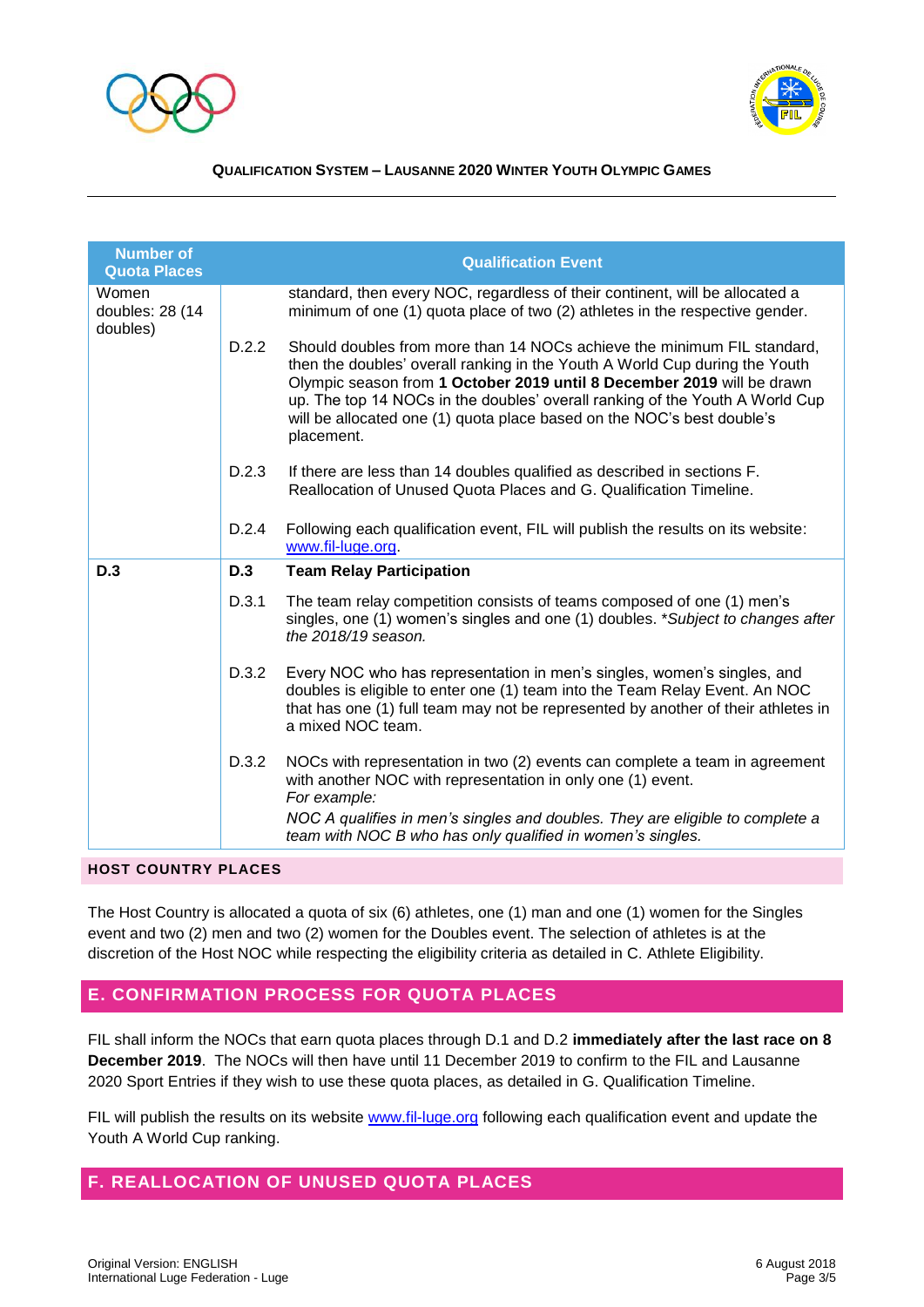



#### **REALLOCATION OF UNUSED QUALIFICATION PLACES**

Any allocated quota places that are returned/not confirmed by the respective NOC will be reallocated in the following order, as described in **"Qualification Pathway"** above:

- 1st priority (singles and doubles): Reallocation to the next best ranked NOCs not yet qualified, whose athlete has achieved the minimum standard of FIL according to the overall ranking Youth A World Cup as described in D.1.2 and D.2.2.
- 2nd priority (singles): Reallocation to the second  $(2<sup>nd</sup>)$  best athlete of the next best ranked NOCs already qualified in accordance with the athletes' overall ranking from the Youth A World Cup as described in D.1.3.

If, following the priorities listed above, there are still unused places in a specific event, the FIL may increase the number of athletes participating in the other events within the framework of the IOC quota for Luge of 100 athletes, according to the following criteria:

- A. The still remaining quota places will be shared within the gender: *For example:* 
	- *Only 10 Women's Doubles out of the Maximum 15 Women's Doubles Quota Places are filled. This means that there are 10 women athlete quota places not filled. These places will be allocated to the Women Singles.*
	- *Only 10 Men's Doubles out of the Maximum 15 Men's Doubles Quota Places are filled. This means that there are 10 athlete men quota places not filled. These places will be allocated to the Men Singles.*
- B. Secondly, if it is not possible to reallocate equally by gender, then the remaining places will be allocated to the event that had the largest number of sleds racing in any Youth A World Cup race in the YOG season up until 8 December 2019.

#### **REALLOCATION OF UNUSED HOST COUNTRY PLACES**

If the Host Country qualifies through D.1 and/or D.2 or if it declines any of its quota places, then quota place(s) will be reallocated to the next best ranked NOC in the specific event as described in section F. Reallocation of Unused Qualification Places.

## **G. QUALIFICATION TIMELINE**

| <b>Period</b>                    | <b>Date</b>                           | <b>Milestone</b>                                                                                   |
|----------------------------------|---------------------------------------|----------------------------------------------------------------------------------------------------|
| <b>Qualification</b>             | 1 January 2018 to 8 December 2019     | Lausanne 2020 qualification period                                                                 |
|                                  | 1 October to 8 December 2019          | Season 2019/2020 Youth A World Cups                                                                |
| <b>Accreditation</b><br>deadline | TBD*                                  | Lausanne 2020 Accreditation deadline                                                               |
| Inform and<br><b>confirm</b>     | 9 December 2019                       | Publication of FIL ranking list referred to in section<br>$D.1$ and $D.2$                          |
|                                  | 10 December 2019                      | FIL to inform NOCs/NFs of their allocated quota<br>places                                          |
|                                  | 12 December 2019                      | NOCs to confirm use of allocated quota places to FIL<br>and Lausanne 2020 Sport Entries department |
| <b>Reallocation</b>              | 13 December 2019                      | FIL to reallocate unused quota places                                                              |
|                                  | Within 24 hours of quota notification | NOCs to confirm use of allocated quota places to FIL                                               |